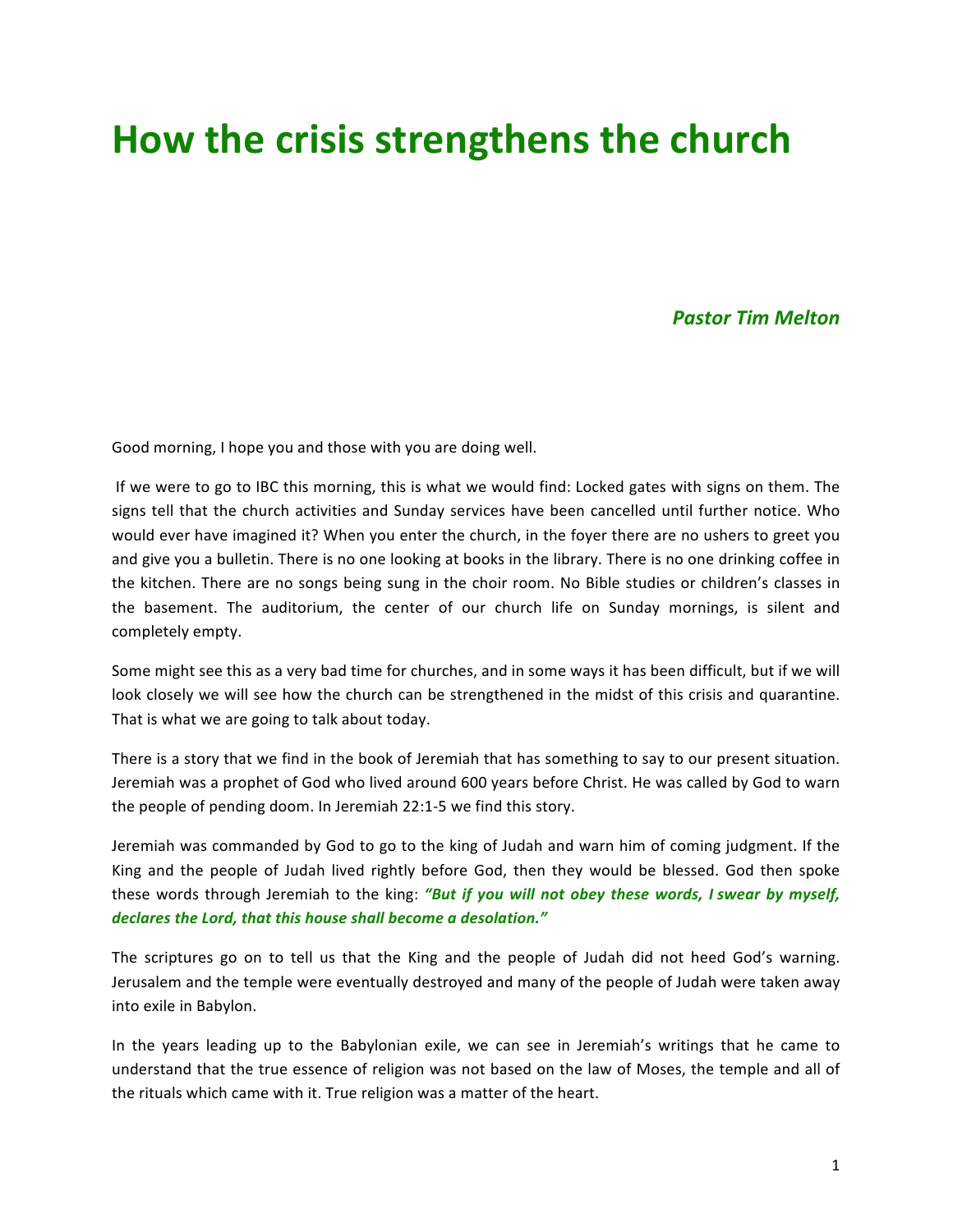We find these words in Jeremiah 31:31-34:

<sup>31</sup> Behold, the days are coming, declares the Lord, when I will make a new covenant with the *house* of Israel and the house of Judah, <sup>32</sup> not like the covenant that I made with their fathers on *the day* when *I* took them by the hand to bring them out of the land of Egypt, my covenant that *they broke, though I was their husband, declares the Lord.* <sup>33</sup> For this is the covenant that I will *make with the house of Israel after those days, declares the Lord: I will put my law within them,* and I will write it on their hearts. And I will be their God, and they shall be my people.

In the midst of their situation, where God seemed to be absent, God was working. God was bringing about a drastic change. Up until this point, the people had lived under the covenant of the law that had been given to Moses when the descendants of Abraham had come out of slavery back in Egypt. It was a covenant that required obedience and in return promised protection and blessing (Deuteronomy 30:15– 18; 1 Samuel 12:14–15). If they did their part, God would do His. But no one had lived up to it. No one was able to walk in perfect holiness. Because their hearts were sinful, the law was more of a curse than a blessing. This prophecy is pointing the people towards a new covenant where God would one day grant unconditional salvation and blessing. Where God would do for His people what they could not do for themselves. He would forgive their sins, grant them righteousness, and give them hearts that would obey God.

The prophet Ezekiel also described this new covenant:

## *"And I will give you a new heart, and a new spirit I will put within you. And I will remove the heart* of stone from your flesh and give you a heart of flesh. And I will put my Spirit within you, and cause you to walk in my statutes and be careful to obey my rules." (Ez. 36:26-27)

We, too, are caught in this same struggle. We desperately need a new heart. None of us can live up to the old covenant of the law. If God's blessing depends on our perfect obedience, we will never be reconciled to God. Because of this, God gave the new covenant. We have sinned. The wages of sin is death. Jesus Christ died on the cross to pay for our sin. If we put our faith in Him, our sins are forgiven and we are counted as righteous and given a new heart to follow Christ. It is unfathomable that God could be this good to us, but He is. This is the covenant for which God was preparing His people.

One step that God took to begin to change Judah's perspective of religion was to allow them to be sent into exile. Under the old covenant the daily sacrifice of animals was required at the temple, but now they would have to experience a faith and forgiveness without temple sacrifices. Under the old covenant, the presence of God was associated with the temple and the Holy of holies in the temple, but now they would seek the presence of God in Babylon.

This time in exile stripped away all the trappings of an outward religion and left the people with nothing more than their personal faith in an omnipresent God. Their God, Yahweh, was just as present with them when they were alone in Babylon as He had been when they had congregated with so many other Jews in the temple courts in Jerusalem.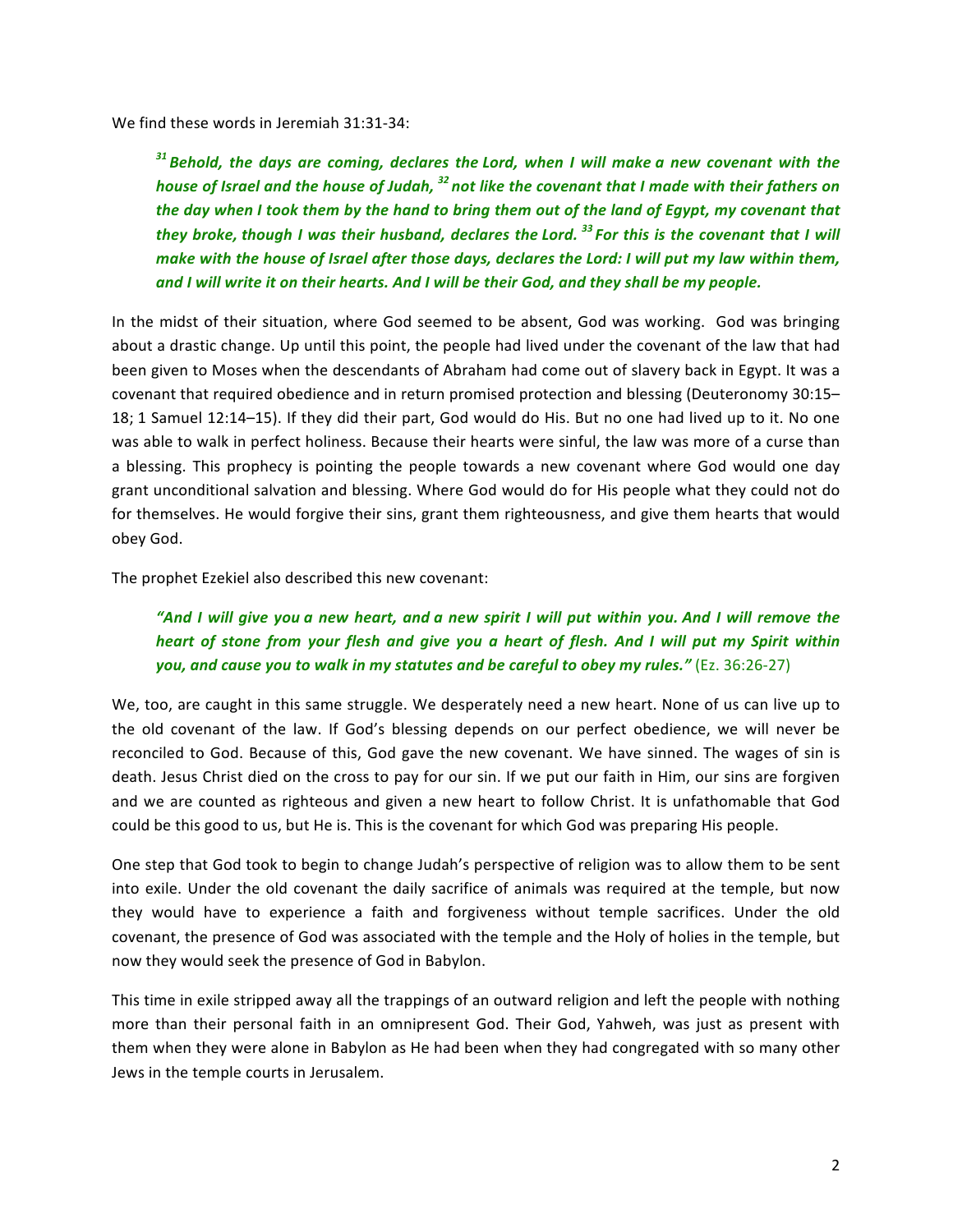As the temple was desolate and many Jews were exiled far from home, their hearts were turned towards an inward expression of faith. Under these circumstances, the exiles turned their religious focus from what they had lost to what they retained. Judaism became a faith that could be practiced wherever God's Word could be carried. The emphasis was on personal holiness and a personal faith in God, instead of corporate religious ritual and the temple. This was a huge step forward in religious thinking. This is what kept the Hebrew faith alive. These common hardships and solidarity built even stronger faith once the Jews returned to Jerusalem and could worship together in the temple once again. This was one more step in God's preparing His people for the coming of Christ.

During our days, we, too, are faced with similar truths. God is working, even though sometimes we are not aware of it. When Sunday services, ministries and events are stripped away, we find ourselves separated from the outward, corporate expression of faith, and forced to turn inward towards prayer, God's Word and other individual believers to strengthen our faith. It is during these times that we are reminded once again that faith is personal and the church is the people, not the place.

During their time of exile, the Jews were stripped of everything in which they placed their trust, and were left with nothing but God for their well-being.

We see this stripping away throughout scripture. Job, a great man of God, had everything. God allowed it all to be stripped away so that Job would see God as never before. Moses was stripped of his royal power and riches and was made an unknown shepherd for forty years, until he was ready to be called by God to lead His people out of slavery in Egypt. Esther was the queen, but all her riches and power could not save her people. She had to trust God as she risked her life to present her need to her husband, the king. Matthew, the tax collector, had to be willing to be stripped of his lucrative job and authority to follow Christ. The Apostle Paul was stripped of all the accolades of a Jewish Pharisee to follow Christ. It is much like us.

Many of us at times trust in ourselves instead of God. We trust in our resources, our personalities, our abilities, but throughout scripture and church history we see how God steps in, time and again, to strip it all away. He then reclaims our devotion, our dependency and the glory for the kingdom's advance in this world. He may do it with a loss of a job, a loss of a relationship, an illness, an accident, or a failure. Then we are reminded of how much we need Him.

God does this on the personal level and the church level as well. We can be tempted to take the credit for the advancement of our churches, and then the "stripping away" comes. It is an expression of God's love. May we not be delusional for another moment. May it be clearly seen that all that is truly good in our lives and in our churches is a work of God. We desperately are dependent on Him.

One of the best, most recent examples of this blessed "stripping away" is found in the story of Christianity in China in the last century. When the missionaries were forced out, the church buildings taken, and the church meetings prohibited, all they had left was faith, scriptures, prayer, the Holy Spirit and each other. God then grew the number of Christians from 4 million to 60 million.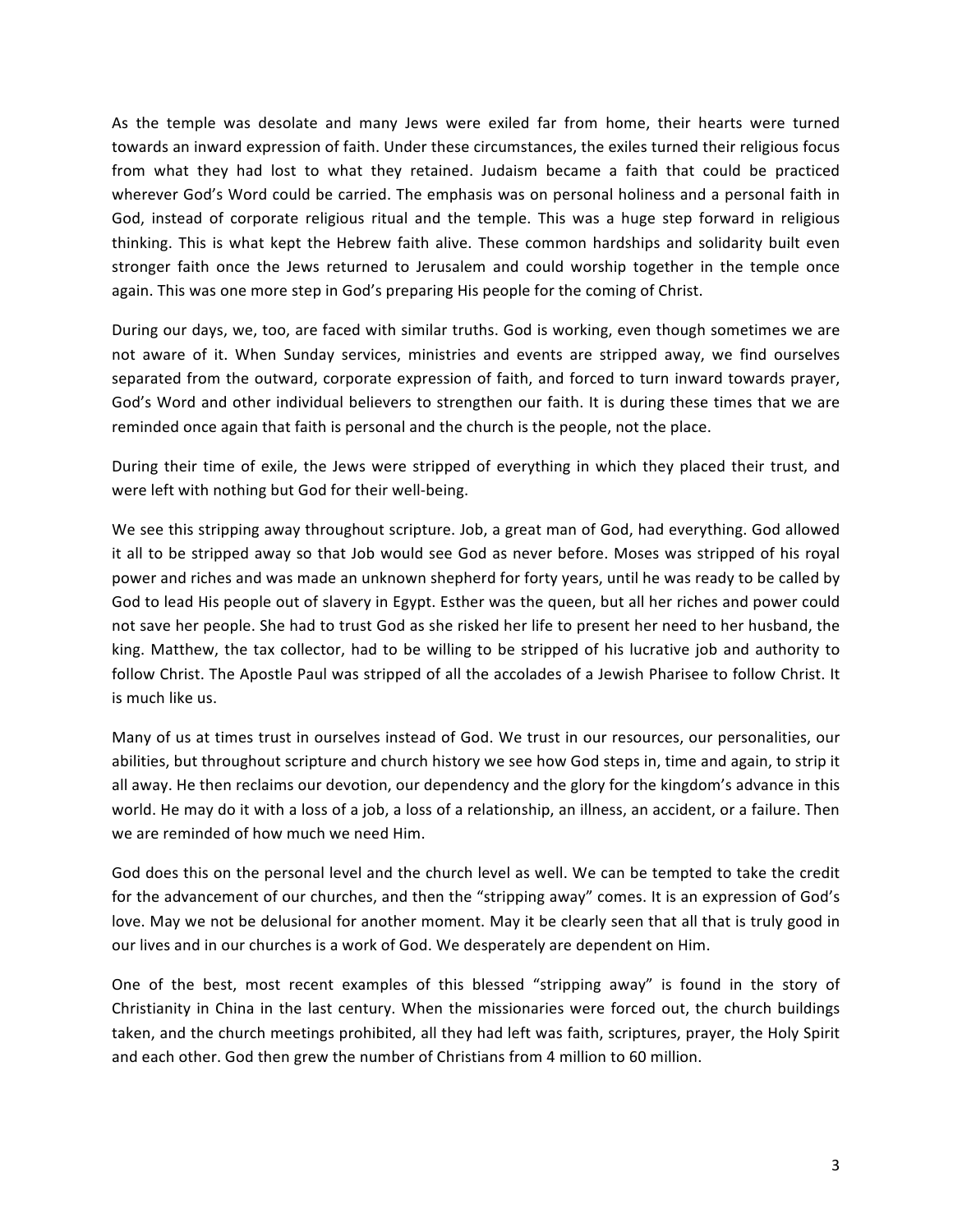In Cuba, in the 90s, in many parts of the country they would not give permission for new church buildings. What seemed like a problem turned into a blessing. It forced the believers to meet in homes, and the house church movement grew exponentially in ways that would not have been possible if they were trusting in church buildings.

When the church building is no longer accessible, the church is once again seen as the people. One of our strengths here at IBC is our Sunday morning worship services. So, what will happen to our church since we cannot meet on Sunday mornings? That is the question that we are now facing. Will we submit to God and let Him raise up in us a heart for private devotions, for carrying each other's burdens, for sharing our faith, for reaching out to other believers, for ministering to those with whom we live, for spending more time in prayer, for turning to Him when facing private temptation, for pointing people to Jesus on social media, for helping those in need, for joining with others for Bible study? The church is the body of believers, but it is only as healthy as its individual parts.

Like the exiles of Jeremiah's day, we too must choose how to respond. God sovereignly stripped away all that they trusted in and turned their hearts back towards Him. This is our opportunity. It is our turn. Will we, as a church, receive this "stripping away" as a blessing from God and be purified for His purposes, or will we miss this opportunity and just long for church as it used to be?

Some of you may have heard of recent stories of the cities in Asia that traditionally have some of the worst air pollution. Air pollution has decreased dramatically as a result of the COVID-19 lockdown. Some in northern India have reported seeing the snow-capped Himalayas, that are 200 kilometers away, for the first time in 30 years.

May we allow a similar effect to happen in our spiritual lives during these days. As things are stripped away, may we return to a pure, simple, clear, vibrant spiritual life that we have not experienced for a long time. And may our church be strengthened because of this crisis.

Some of you might have heard of the name Matt Redman. He wrote some of the worship songs that churches sing nowadays. He tells the story of his church in the late 1990s. The pastor of the church in Watford, England, sensed that their worship services were merely an act of ritual and going through the motions and not coming from the heart, so the pastor made a decision. They removed the instruments and sound system and sang with just their voices. His point was that they had lost their focus in worship. Redman's pastor put it in these words: "The way to get back to the heart would be to strip everything *away."* The pastor then encouraged the people to come prepared to be participants, not just spectators. Ready to relate to God from the heart. The church learned an incredible lesson and was drawn back to the heart of worship.

In a moment we are going to sing one of the songs that was birthed out of this period in the life of Redman's church. But just listen to some of the words:

*"When* the music fades all is stripped away and I simply come. Longing just to bring something *that's* of worth *that* will bless Your heart.